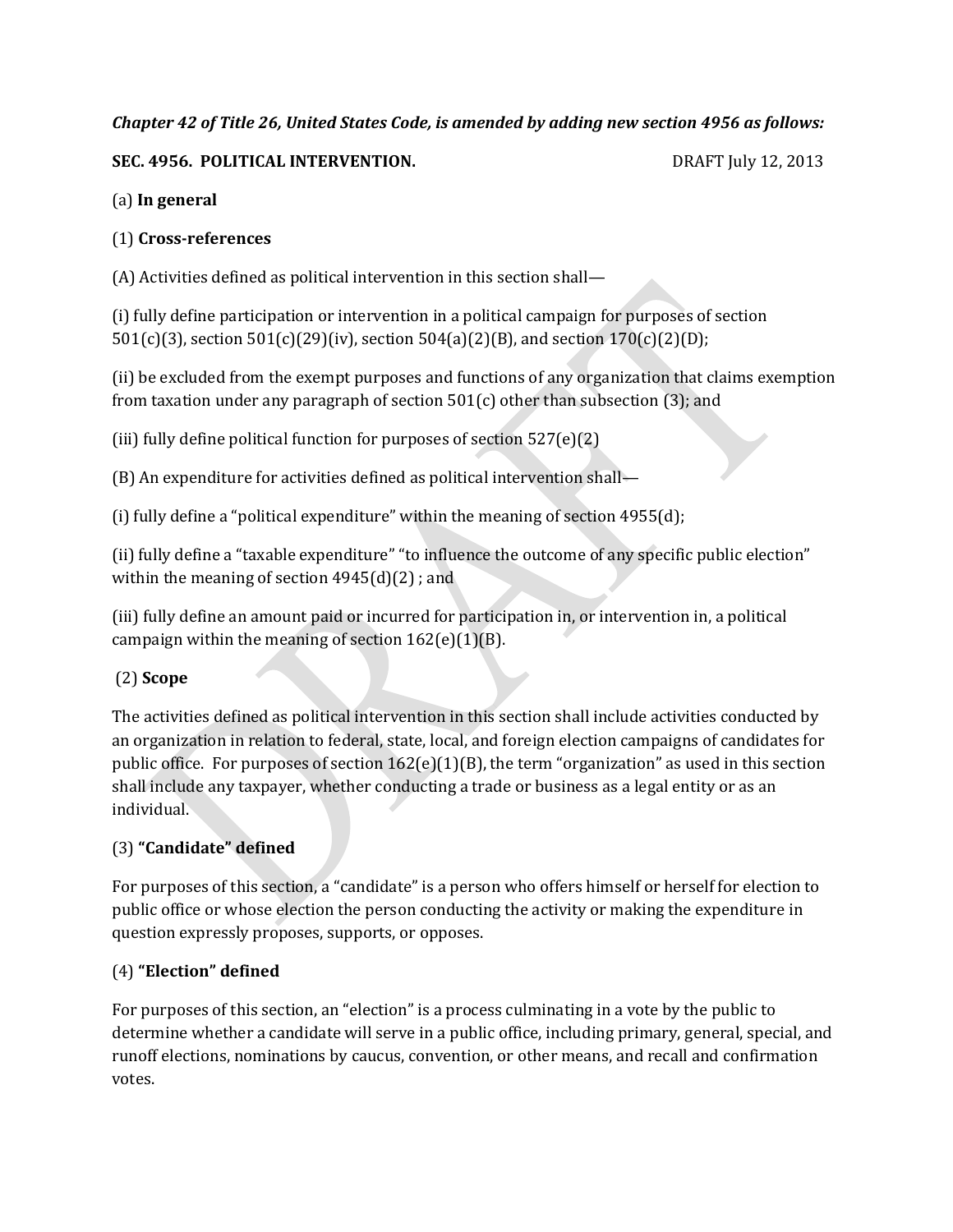## (b) **"Political intervention" defined**

For purposes of this section, the following activities shall constitute political intervention:

#### (1) **Express advocacy communication**

It is political intervention to expressly advocate—

(A) the election, defeat, nomination, or recall of a clearly-identified candidate;

(B) the election or defeat of candidates affiliated with a specific political party;

(C) that voters select candidates for support or opposition based on one or more criteria that clearly distinguish certain candidates from other candidates; or

(D) the making of contributions to a candidate's campaign, a political party, or (unless the contribution is restricted so that it must not be used to support political intervention) any other political organization within the meaning of section 527(e)(1).

Express advocacy includes its functional equivalent: communications that are susceptible of no reasonable interpretation other than a call to take one or more of the actions specified in subparagraphs (A) through (D) above, even if some other kind of action is also encouraged.

#### (2) **Political communication**

(A) As a threshold definition, it is political intervention to make a communication to any part of the electorate, other than an express advocacy communication within the meaning of paragraph (1) above, if and only if, the communication—

(i) refers to a clearly-identified candidate; and

(ii) reflects a view on that candidate.

(B) A communication described in the threshold definition is political intervention, unless:

(i) it is within a safe harbor exception described in paragraph (3) below;

(ii) it is specifically allowed under a Revenue Ruling or other federal tax authority; or

(iii) the organization demonstrates that the communication is not political intervention under subsection  $(b)(6)(B)(i)$  below.

(C) Clause (iii) above shall not apply to a communication that is selectively targeted to voters in a state, district, county, city, or other electoral jurisdiction where a contested vote is expected to occur. Such a communication is conclusively political intervention. A contested vote is expected to occur unless the organization meets the burden of proof to show that the election is not competitively contested in that jurisdiction. The relevant jurisdiction for Presidential and Vice-Presidential elections shall be the state.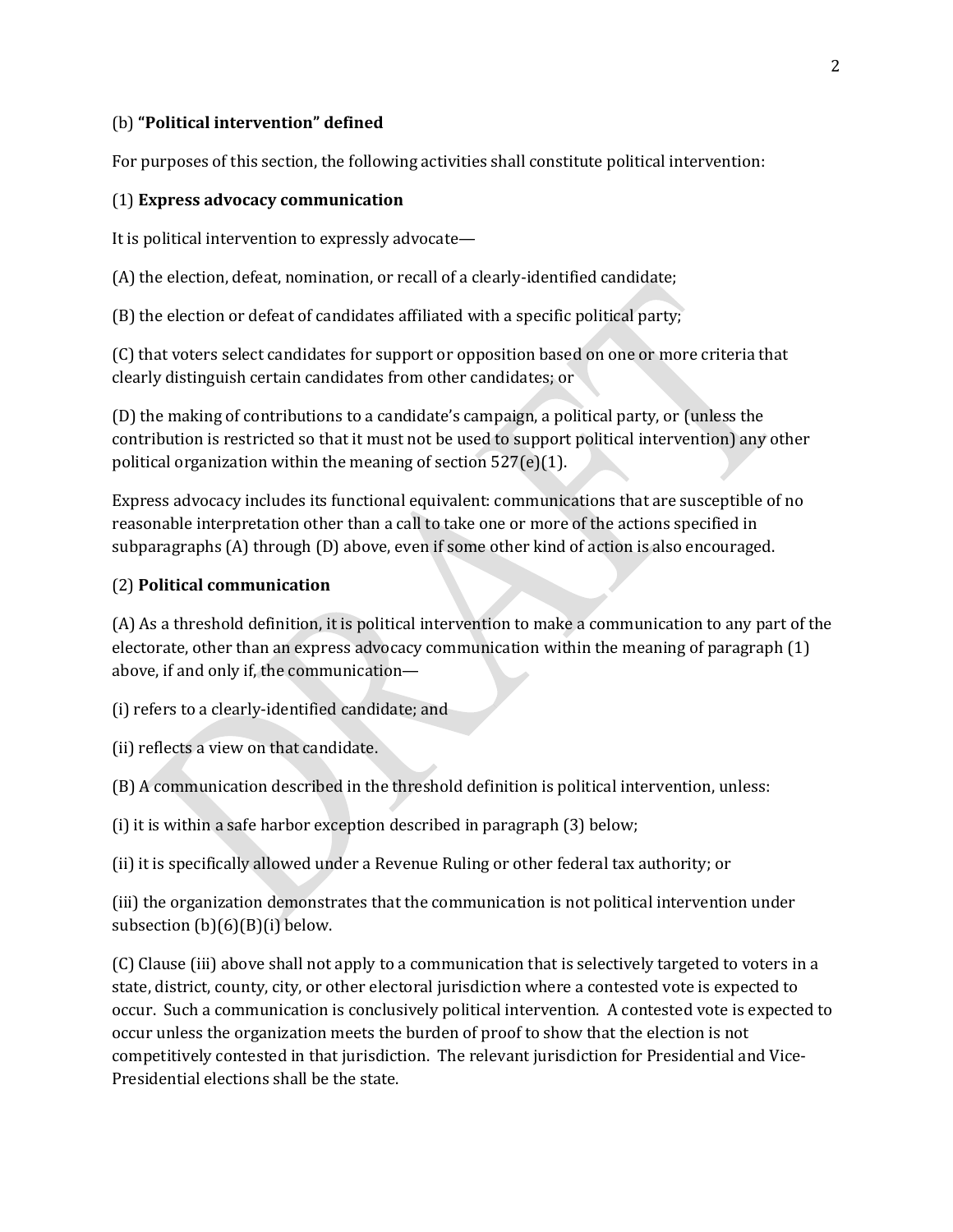#### (3) **Safe harbor for certain communications**

A communication described in the threshold definition under subsection (b)(2) above shall not constitute political intervention if it does not consist of paid mass media advertising and it meets all of the criteria for inclusion under one or more of the following exceptions:

## (A) *Communications to influence official action*

Commentary upon a public official that has a direct, limited, and reasonable relationship to specific actions the official may yet perform within his or her current term of office without mention of any election or voting in an election, or of the official's candidacy or opponent.

# (B) *Voter education*

Voter education activities or materials that compare two or more candidates for an office, and may include the organizations' views on issues, if the communication consists solely of content in which the time, text, and/or space is offered in equal shares to each of the participating candidates, and the organization's share of content is no greater than the share available to any of the participating candidates. The opportunity to participate, including a full description of the opportunity and of the organization's share of the content (if any), must be given to all current candidates meeting an objective threshold of viability for nomination or election to the office a reasonable time in advance of the final preparation of the communication, which in no case may be less than 72 hours.

# (C) *Self-defense communications*

A response by an organization to a public or publicly-reported statement by a candidate or candidates that either (i) attacks the organization itself, or (ii) comments upon a specific public policy position that the organization has taken publicly in furtherance of its exempt purpose within the prior year, or (iii) results in press inquiries to the organization that were not solicited subsequent to the candidate's statement by the organization. The response by the organization must be educational, limited topically to addressing the candidate's statement, and as to (i) or (ii), disseminated in a manner commensurate in medium and scale, and proximate in time, to the publicity of the candidate's statement, and as to (iii), limited to dissemination to the requesting press organization.

# (D) *Personal, oral remarks at official meetings*

Oral remarks made by anyone other than a candidate who is present in person at an official meeting of an organization held in a single room or location, so long as no announcement of the meeting refers to any candidate, party, election, or voting. This exception covers only oral remarks made by and to persons in attendance, and not any other form of communication or redistribution of those remarks, whether written, electronic, recorded, broadcast, or otherwise transmitted. A prominent disclaimer must be made to those attending, stating that such remarks are the speaker's personal opinion and are not made on behalf of the organization, and that the speaker is not advocating any of the actions set forth in subsection (b)(1) above.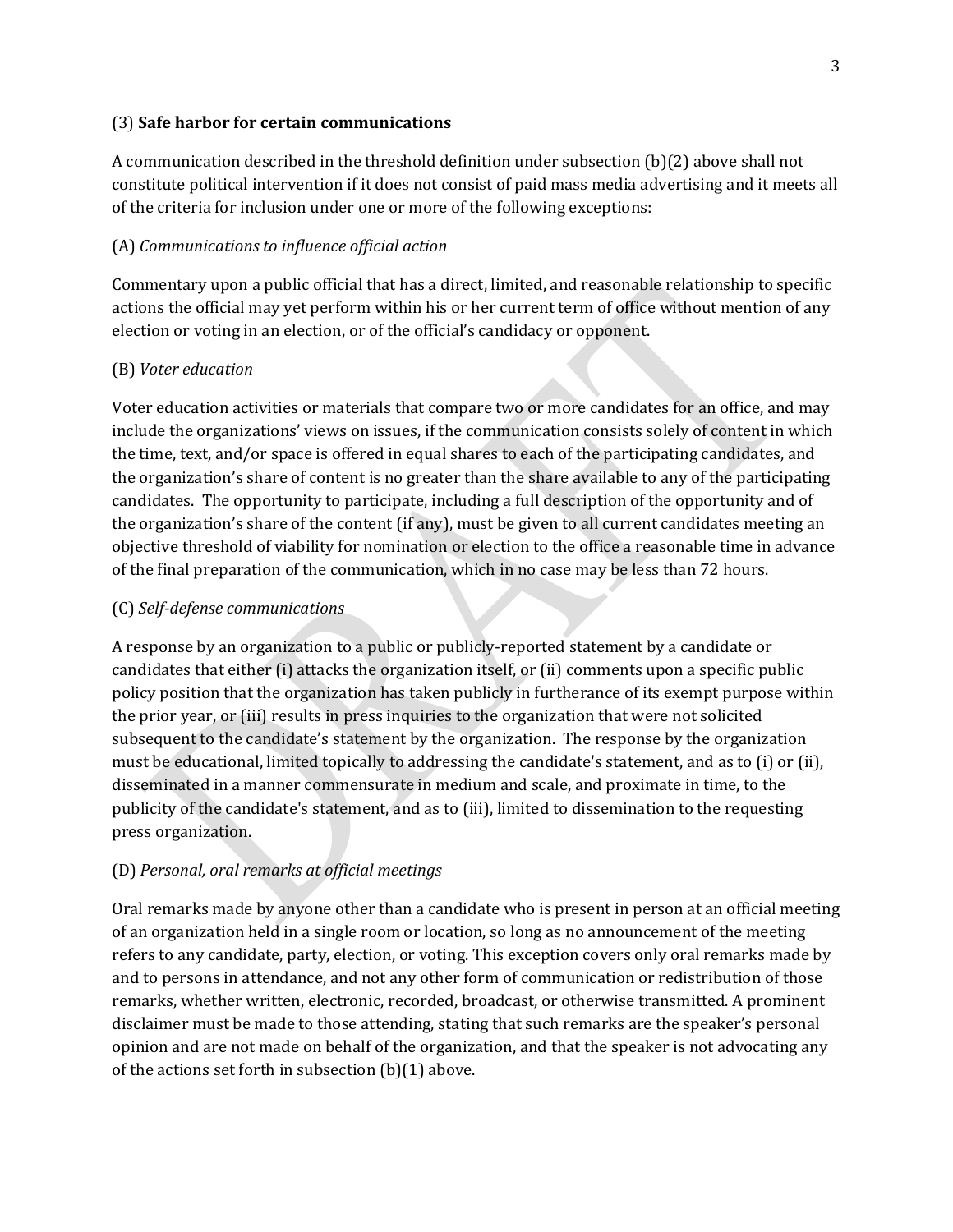#### (4) "**Paid mass media advertising" defined**

For purposes of subsection (b)(3) above, as of the effective date of this statute, "paid mass media advertising" means a communication to the general public placed for a fee on one of the following media operated by another person: a broadcast, cable, or satellite facility, newspaper, magazine, outdoor advertising facility, mass mailing service, telephone bank, or another person's web site or internet communications service. "Mass mailing" means a mailing by United States mail or facsimile of more than 500 pieces of mail matter of an identical or substantially similar nature within any 30-day period; provided, however, that in the case of voter education materials within the meaning of paragraph (3)(B) above, such a mass mailing shall not be deemed to be paid mass media advertising. As of January 1 of even-numbered years, the Commissioner shall issue a public notice modifying the list of media as needed to reflect substantially similar mass media, which may include media of similar impact operated by the organization itself, as changes in communications technology and utilization occur.

## (5) **Political use of resources**

(A) It is political intervention to provide any of an organization's resources, whether monetary or in-kind, goods, services, or facilities, tangible or intangible, by gift, loan, sale, rental, or any other method of transfer to another person or entity, if the transferee uses such resources to support or oppose any candidate's election to public office, if

(i) such use is reasonably foreseeable, and

(ii) if the transferor has not taken reasonable steps to prevent such use.

(B) A transfer of resources described in subparagraph (A) above is not political intervention if the transfer is

(i) made in a transaction in which the fair market value of goods or services provided by the organization does not exceed the value of the consideration received in exchange,

(ii) similar to other transactions conducted by the organization, and

(iii) without preference for or against any candidate.

Any other transfer recognized under applicable campaign finance law as a reportable contribution related to one or more candidates for elective public office, to a political party, or (unless the transfer is restricted so that it must not be used to support political intervention) to any other political organization within the meaning of section  $527(e)(1)$ , is political intervention.

(C) Other uses, not specified above, of an organization's resources (transferred or not) in support of or opposition to a candidate, if not specifically allowed under a Revenue Ruling or other federal tax authority, are political intervention unless the organization demonstrates that the use is not political intervention under subsection (b)(6)(B)(i) below.